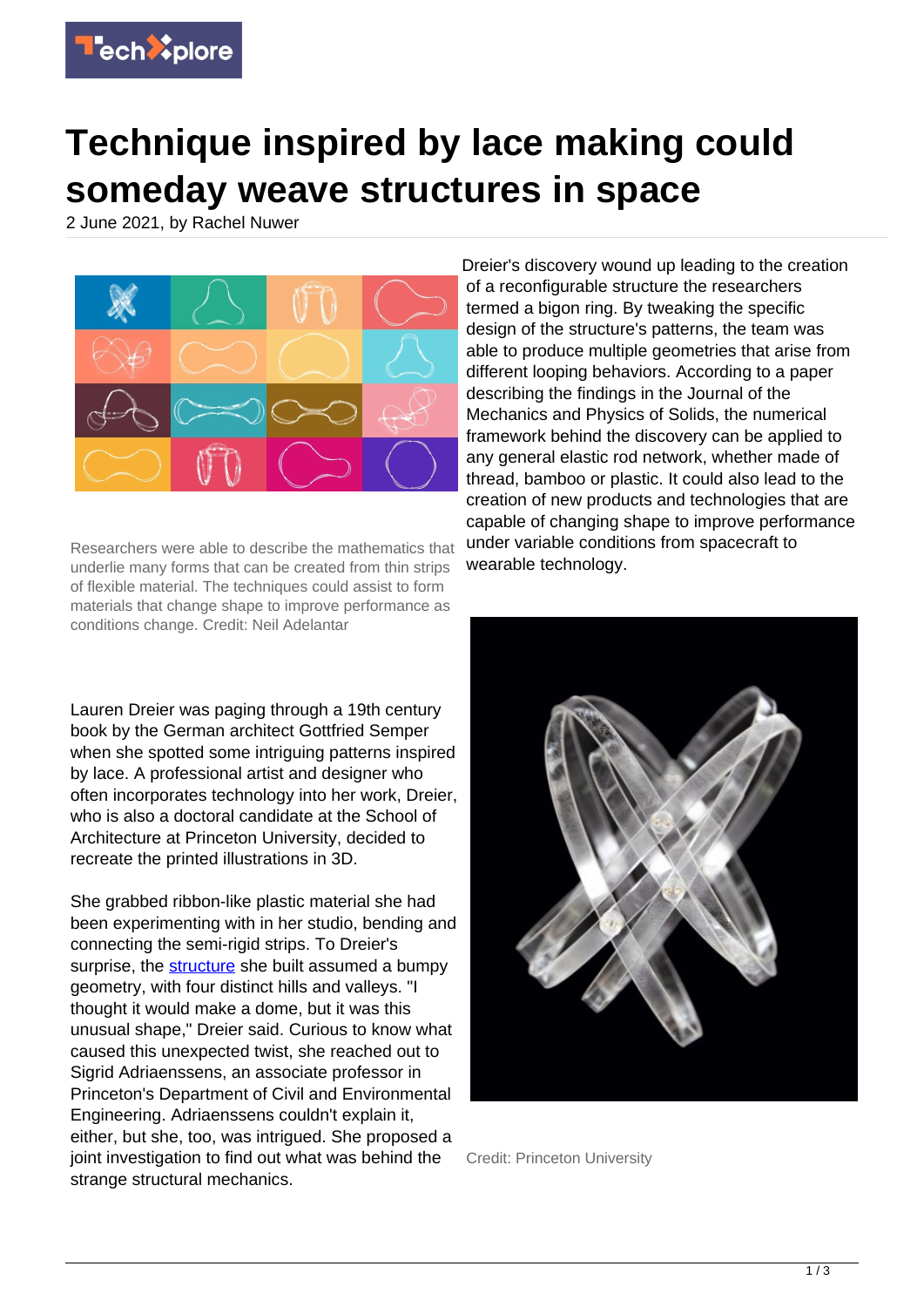

"Drawing inspiration from patterns in lacing, I think each of which could be stable independent of the we can say nobody's done that before," Adriaenssens said. "Some of these behaviors were sometimes exhibited a similar folding behavior as a very unexpected, and just by adjusting the angle or the width, you get a totally different behavior."

To investigate the physics behind these observations, Dreier worked closely with several collaborators, including Tian Yu, a postdoctoral researcher in Adriaenssens' lab. "This is my first time working with an artist, and I never expected to work on a project inspired by lace," Yu said. "I'm fascinated by the mechanics part of this project."

Unlike traditional lace makers who use soft threads twisted together, the researchers arranged their creations into loose, looping formations. "It's all about creating excess space between the nodes," Dreier said. The team started by making closed structures called bigons by fixing the ends of two initially straight strips at a certain angle, creating eye- or almond-like forms. Similar to metal hair clips from the 1990s, the bigons exhibited bistability, or two different stable shapes that the structures could toggle between when slight pressure was applied.



Credit: Princeton University

From there, the researchers arranged multiple bigons into a chain, and then a loop by connecting their ends. The bistable bigons together created an Credit: Princeton University overall structure that could form numerous possible geometries. The structures were multistable, meaning they were made up of a collection forms

others. Bigon rings, as they called these new forms, bandsaw blade, looping back on themselves. But their behavior could also be tuned by adjusting the intersection angle and the aspect ratio of the strips that composed the bigons, and by changing the number of bigons that made up the ring.

As Dreier worked on building these structures, Yu created a numerical model specific to them using Kirchhoff rod equations for how a thin, elastic rod behaves when loaded with forces and displacements. The researchers were able to confirm the accuracy of the model by taking measurements from Dreier's physical creations and comparing the results. The computational model also made it possible to identify different configurations that the bigons or bigon rings might be able to take theoretically. The researchers then tested those mathematical predictions through the physical models to see which equilibria were stable and which were not. "A lot of back and forth came from Tian going deep into the data and saying, "If you make a six-bigon ring at such-and-such an angle, what happens?'" Dreier said.

The team eventually produced a new numerical model that captures multistable behavior, and that the researchers say can be applied to other studies that examine the mechanics of general interlaced elastic networks.